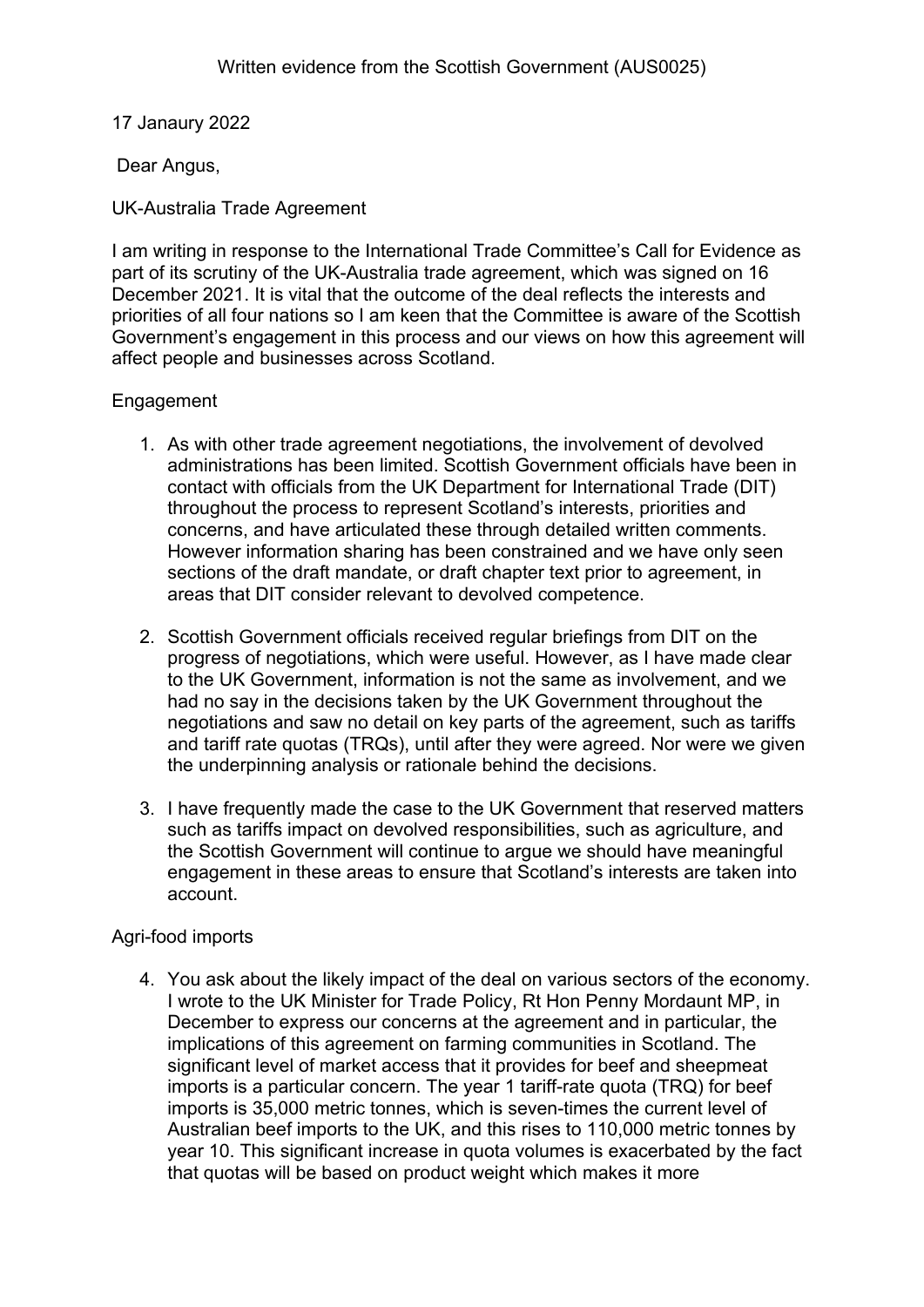advantageous to Australian producers, who can increase imports of premium cuts that will receive a higher price than lower end cuts of a similar weight, with no added effect on TRQ utilisation. High value cuts are where Scottish farmers derive most value, so a potential increase in imports is a concern for Scottish industry. Beyond year 15, Australian agri-food exporters will enjoy unfettered access to the Scottish agriculture market.

5. We were concerned that the original scoping assessment showed the agriculture and semiprocessed foods sectors as losing out as a result of an FTA with Australia. Now we have seen the final impact assessment, this has been confirmed.

Animal welfare and antimicrobial resistance (AMR)

- 6. We have consistently called for imports of Australian agri-food to be produced to the same animal welfare and environmental standards that Scottish producers are required to meet. Whilst the agreement contains a nonregression clause on animal welfare, we are not reassured that this will protect Scottish and UK farmers as Australian animal welfare standards are already lower. The World Animal Protection Index1 ranks Australia as D for animal welfare, while the UK is ranked B, and the RSPCA2 has highlighted a number of welfare practices in use in Australia, which are illegal in the UK, such as the use of barren battery cages for poultry, sow stalls, hot branding of cattle, and mulesing of sheep (with anaesthetic only required in the state of Victoria). This means Scottish farmers, crofters and food producers will not be competing on a level playing field with their Australian competitors.
- 7. While we note that the agreement contains provisions on tackling antimicrobial resistance (AMR), the detailed provisions do not go as far as we would have liked and represent a missed opportunity to have a meaningful impact on this significant threat to global health.

### Goods exports

8. We recognise that the agreement removes the vast majority of tariffs on UK exports to Australia, and we expect this will benefit exporters, such as the whisky industry. It will be 1 World Animal Protection | Animal Protection Index 2 Protect UK farm animal welfare standards | RSPCA Scottish Ministers, special advisers and the Permanent Secretary are covered by the terms of the Lobbying (Scotland) Act 2016. See www.lobbying.scot St Andrew's House, Regent Road, Edinburgh EH1 3DG www.gov.scot  $\alpha\beta\gamma\delta\epsilon\alpha\beta\gamma\delta\epsilon\phi\gamma\alpha$ important to ensure that Scottish companies can take full advantage of new opportunities that arise from this agreement. In addition to tariff reduction, the issue of an enforceable definition for Scotch whisky in Australia is important to the whisky industry in Scotland, so it is unfortunate that the UK Government was not able to secure a commitment within this agreement.

### Services exports